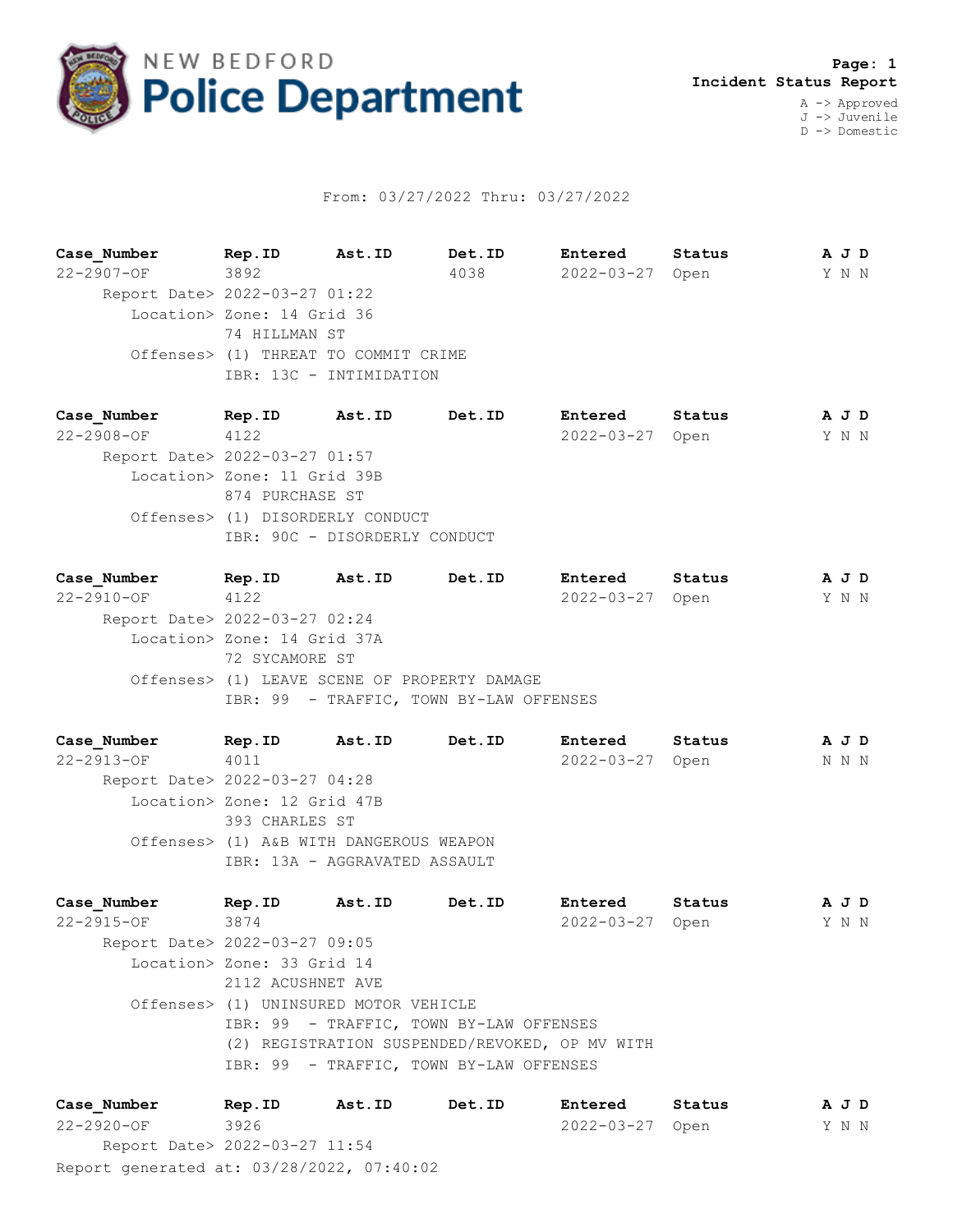

J -> Juvenile D -> Domestic

 Location> Zone: 35 Grid 20A 309 HIGHLAND ST Offenses> (1) MOTOR VEH, MALICIOUS DAMAGE TO c266 §28(a) IBR: 290 - DESTRUCTION / DAMAGE / VANDALI

**Case\_Number Rep.ID Ast.ID Det.ID Entered Status A J D** 22-2922-OF 3874 2022-03-27 Open Y N N Report Date> 2022-03-27 13:06 Location> Zone: 33 Grid 16A 244 WHITMAN ST Offenses> (1) B&E VEHICLE/BOAT NIGHTTIME FOR FELONY IBR: 23F - THEFT FROM MOTOR VEHICLE

**Case\_Number Rep.ID Ast.ID Det.ID Entered Status A J D** 22-2923-OF 3874 2022-03-27 Open Y N N Report Date> 2022-03-27 12:56 Location> Zone: 33 Grid 16A 295 BELLEVILLE RD Offenses> (1) B&E VEHICLE/BOAT NIGHTTIME FOR FELONY IBR: 23F - THEFT FROM MOTOR VEHICLE

**Case\_Number Rep.ID Ast.ID Det.ID Entered Status A J D** 22-2924-OF 3966 2022-03-27 Open Y N N Report Date> 2022-03-27 13:32 Location> Zone: 21 Grid 50B 54 RUSSELL ST Offenses> (1) LARCENY UNDER \$1200 SINGLE SCHEME c266 §30(1) IBR: 23H - ALL OTHER LARCENY

**Case\_Number Rep.ID Ast.ID Det.ID Entered Status A J D** 22-2926-OF 3987 2022-03-27 Open Y N N Report Date> 2022-03-27 14:31 Location> Zone: 31 Grid 24 138 DEANE ST Offenses> (1) A&B WITH DANGEROUS WEAPON IBR: 13A - AGGRAVATED ASSAULT

**Case\_Number Rep.ID Ast.ID Det.ID Entered Status A J D** 22-2929-OF 3979 2022-03-27 Open Y N N Report Date> 2022-03-27 15:32 Location> Zone: 31 Grid 15B 170 RIVERSIDE AVE Offenses> (1) B&E VEHICLE/BOAT NIGHTTIME FOR FELONY IBR: 23F - THEFT FROM MOTOR VEHICLE

**Case\_Number Rep.ID Ast.ID Det.ID Entered Status A J D** 22-2930-OF 4110 2022-03-27 Open Y N N Report Date> 2022-03-27 15:29 Location> Zone: 12 Grid 43B

Report generated at: 03/28/2022, 07:40:02